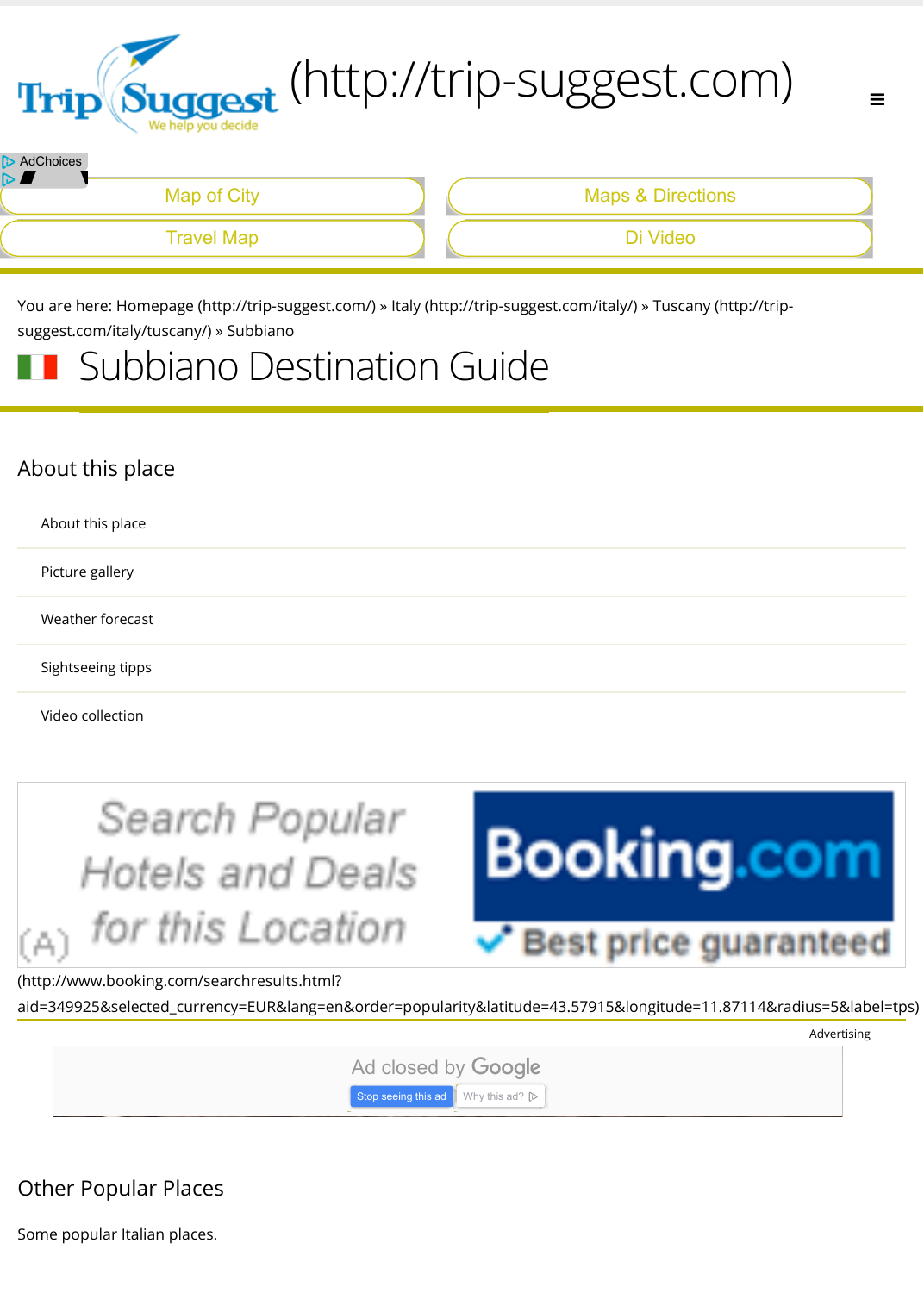- [Vezza \(http://trip-suggest.com/italy/tuscany/vezza/\)](http://trip-suggest.com/italy/tuscany/vezza/) [Vecchia \(http://trip-suggest.com/italy/tuscany/vecchia/\)](http://trip-suggest.com/italy/tuscany/vecchia/) [Subbiano \(http://trip-suggest.com/italy/tuscany/subbiano/\)](http://trip-suggest.com/italy/tuscany/subbiano/) [Salutio \(http://trip-suggest.com/italy/tuscany/salutio/\)](http://trip-suggest.com/italy/tuscany/salutio/) [Rassina \(http://trip-suggest.com/italy/tuscany/rassina/\)](http://trip-suggest.com/italy/tuscany/rassina/) [Quarata \(http://trip-suggest.com/italy/tuscany/quarata/\)](http://trip-suggest.com/italy/tuscany/quarata/) [Ponte alla Chiassa \(http://trip-suggest.com/italy/tuscany/ponte-alla-chiassa/\)](http://trip-suggest.com/italy/tuscany/ponte-alla-chiassa/) [La Chiassa \(http://trip-suggest.com/italy/tuscany/la-chiassa/\)](http://trip-suggest.com/italy/tuscany/la-chiassa/) [Capolona \(http://trip-suggest.com/italy/tuscany/capolona/\)](http://trip-suggest.com/italy/tuscany/capolona/) [Santa Mama \(http://trip-suggest.com/italy/tuscany/santa-mama/\)](http://trip-suggest.com/italy/tuscany/santa-mama/) [Talla \(http://trip-suggest.com/italy/tuscany/talla/\)](http://trip-suggest.com/italy/tuscany/talla/) **[Rome \(http://trip-suggest.com/italy/latium/rome/\)](http://trip-suggest.com/italy/latium/rome/)** [Rimini \(http://trip-suggest.com/italy/emilia-romagna/rimini/\)](http://trip-suggest.com/italy/emilia-romagna/rimini/) [Ravenna \(http://trip-suggest.com/italy/emilia-romagna/ravenna/\)](http://trip-suggest.com/italy/emilia-romagna/ravenna/) **[Prato \(http://trip-suggest.com/italy/tuscany/prato/\)](http://trip-suggest.com/italy/tuscany/prato/) [Poppi \(http://trip-suggest.com/italy/tuscany/poppi/\)](http://trip-suggest.com/italy/tuscany/poppi/)** [Perugia \(http://trip-suggest.com/italy/umbria/perugia/\)](http://trip-suggest.com/italy/umbria/perugia/) [Naples \(http://trip-suggest.com/italy/campania/naples/\)](http://trip-suggest.com/italy/campania/naples/) [Milan \(http://trip-suggest.com/italy/lombardy/milan/\)](http://trip-suggest.com/italy/lombardy/milan/) [Laterina \(http://trip-suggest.com/italy/tuscany/laterina/\)](http://trip-suggest.com/italy/tuscany/laterina/) [Genoa \(http://trip-suggest.com/italy/liguria/genoa/\)](http://trip-suggest.com/italy/liguria/genoa/) [Fattoria Gargiano \(http://trip-suggest.com/italy/tuscany/fattoria-gargiano/\)](http://trip-suggest.com/italy/tuscany/fattoria-gargiano/) [Falciano \(http://trip-suggest.com/italy/tuscany/falciano/\)](http://trip-suggest.com/italy/tuscany/falciano/) [Chiusi della Verna \(http://trip-suggest.com/italy/tuscany/chiusi-della-verna/\)](http://trip-suggest.com/italy/tuscany/chiusi-della-verna/) [Castiglion Fibocchi \(http://trip-suggest.com/italy/tuscany/castiglion-](http://trip-suggest.com/italy/tuscany/castiglion-fibocchi/)fibocchi/) [Campoluci \(http://trip-suggest.com/italy/tuscany/campoluci/\)](http://trip-suggest.com/italy/tuscany/campoluci/) [Calbenzano \(http://trip-suggest.com/italy/tuscany/calbenzano/\)](http://trip-suggest.com/italy/tuscany/calbenzano/) [Borgo a Giovi \(http://trip-suggest.com/italy/tuscany/borgo-a-giovi/\)](http://trip-suggest.com/italy/tuscany/borgo-a-giovi/) [Bologna \(http://trip-suggest.com/italy/emilia-romagna/bologna/\)](http://trip-suggest.com/italy/emilia-romagna/bologna/)
	- [Ljubljana \(http://trip-suggest.com/slovenia/ljubljana/ljubljana/\)](http://trip-suggest.com/slovenia/ljubljana/ljubljana/)

# <span id="page-1-0"></span>Delve into Subbiano in Italy!



Subbiano in the region of Tuscany with it's 5,485 residents is located in Italy - some 120 mi (or 194 km) North of Rome, the country's capital.

Current time in Subbiano is now 02:22 PM (Sunday). The local timezone is named "Europe / Rome" with an UTC offset of 1 [hours. Depending on your travel modalities, these larger destinations might be interesting for you: Talla \(http://trip](http://trip-suggest.com/italy/tuscany/talla/)[suggest.com/italy/tuscany/talla/\), R](http://trip-suggest.com/italy/emilia-romagna/rimini/)[ome \(http://trip-suggest.com/italy/latium/rome/\)](http://trip-suggest.com/italy/latium/rome/)[, Rimini \(http://trip](http://trip-suggest.com/italy/emilia-romagna/rimini/)suggest.com/italy/emilia-romagna/rimini/), [Ravenna \(http://trip-suggest.com/italy/emilia-romagna/ravenna/\)](http://trip-suggest.com/italy/emilia-romagna/ravenna/), Prato [\(http://trip-suggest.com/italy/tuscany/prato/\) or Ljubljana \(http://trip-suggest.com/slovenia/ljubljana/ljubljana/\). Wh](http://trip-suggest.com/italy/tuscany/prato/)ile being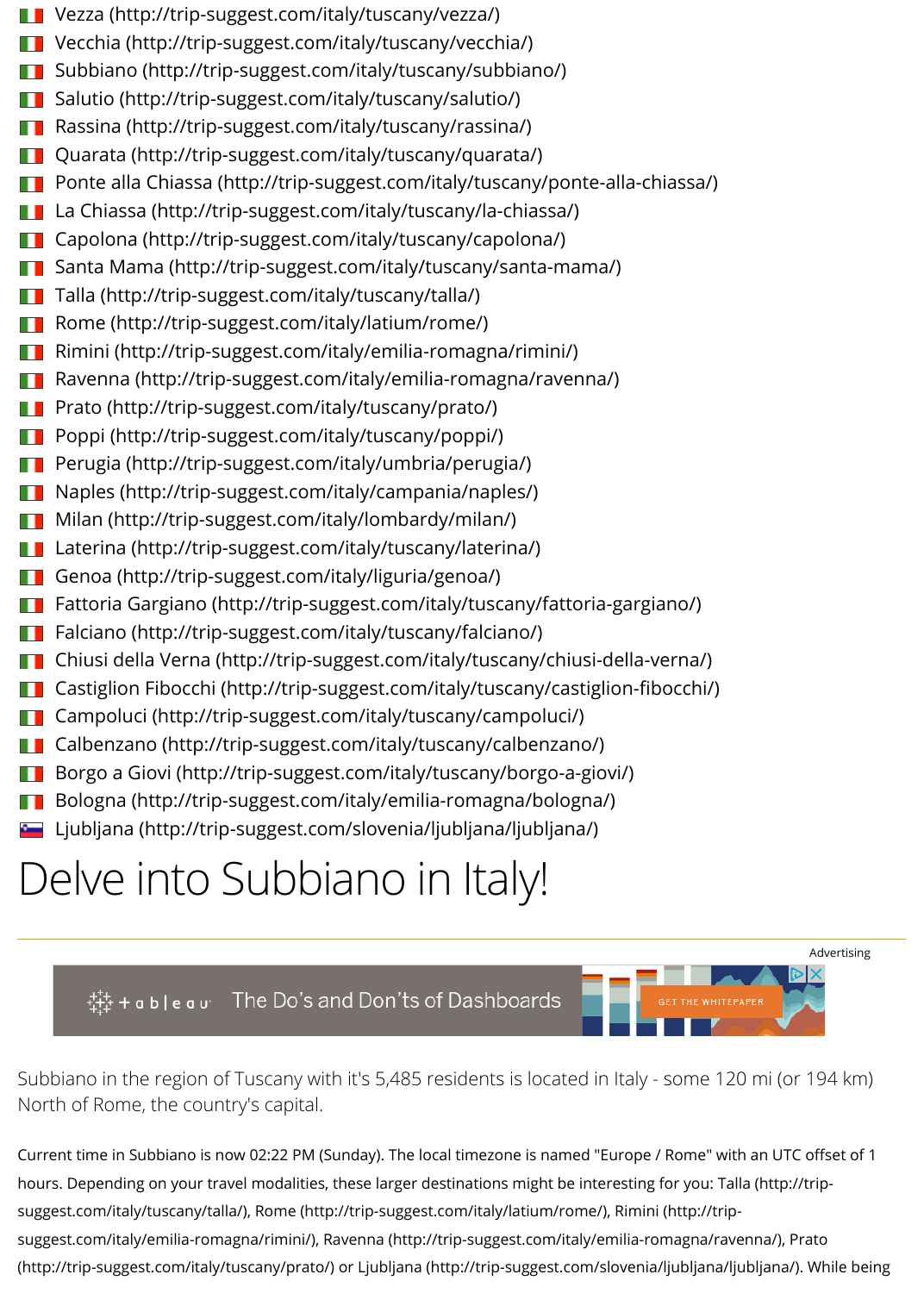<span id="page-2-0"></span>

here, make sure to check out Vezza, Vecchia, Subbiano, Salutio, Rassina and Santa Mama as well. We discovered some videos in the web. Scroll down to see the most favourite one or select the video collection in the navigation.











Photos provided by Panoramio are under the copyright of their owners.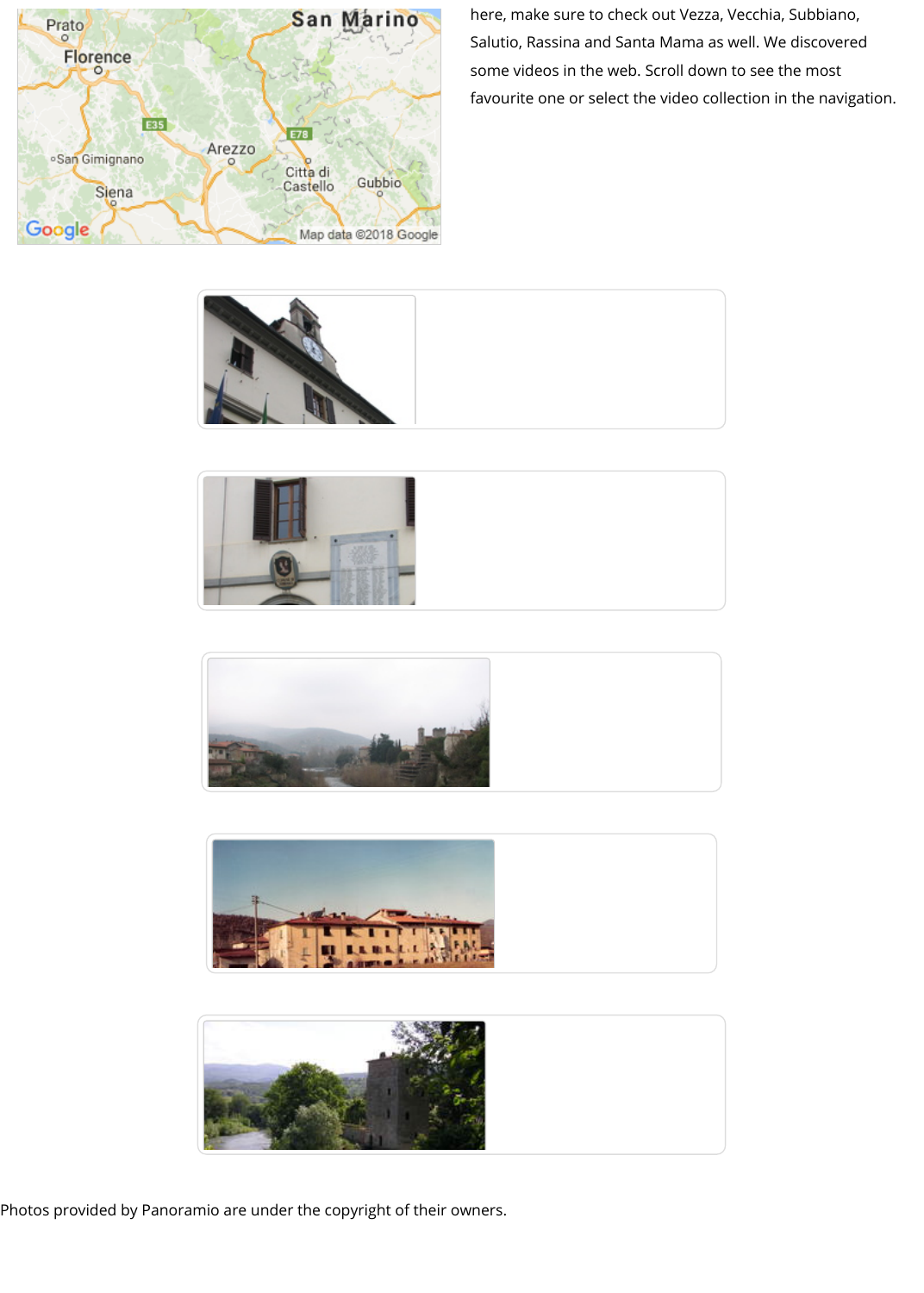











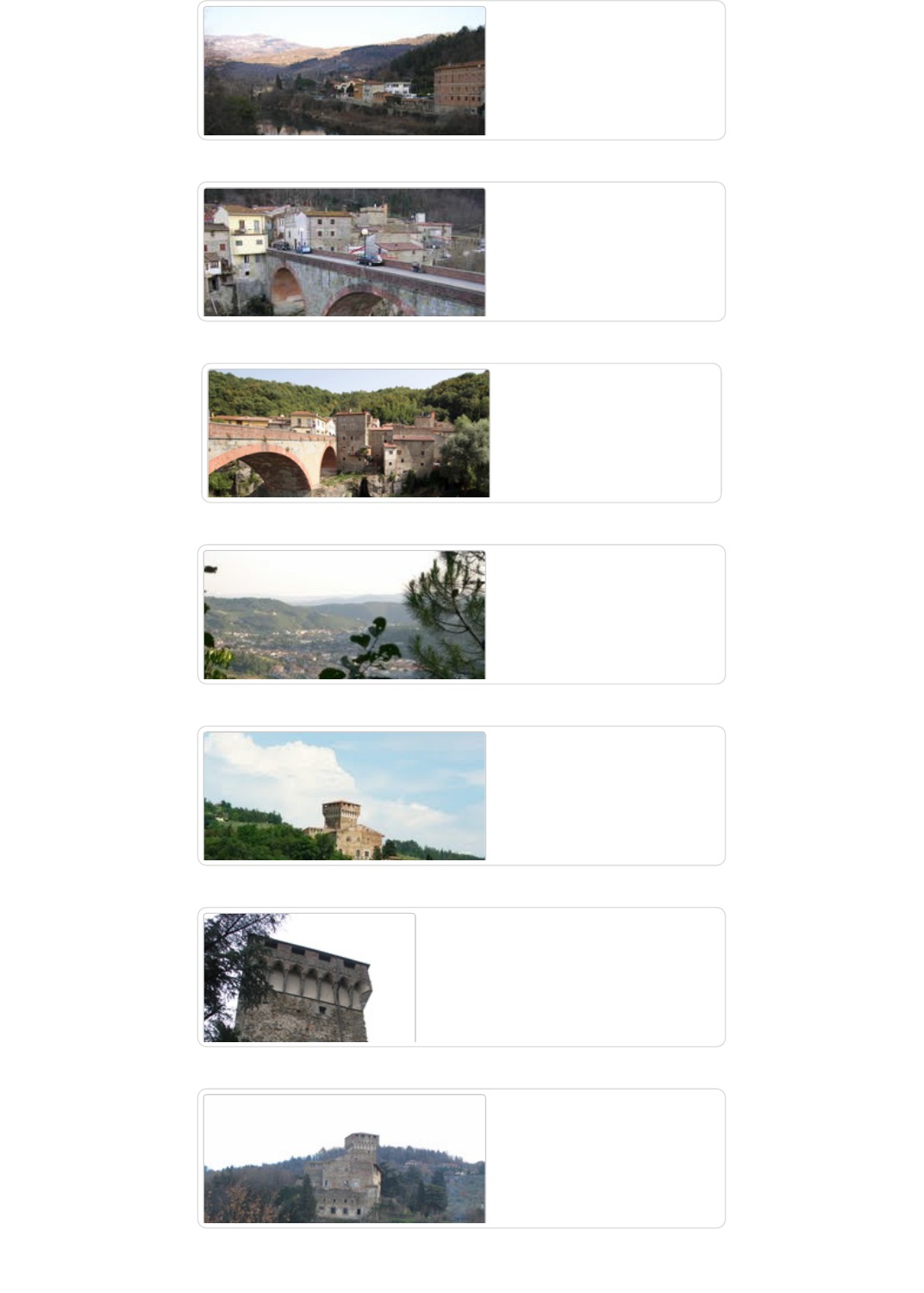



Pan⊕ramio

### <span id="page-4-0"></span>WEATHER CONDITIONS TODAY & NEXT DAYS FORECAST



| <b><i>O Morning Temperature</i></b> | 0°C / 32 °F                                      |
|-------------------------------------|--------------------------------------------------|
| <b><i>O Evening Temperature</i></b> | $2^{\circ}$ C / 35 $^{\circ}$ F                  |
| ↓ Night Temperature                 | $-2$ °C / 29 °F                                  |
| <b>•</b> Chance of rainfall         | 0%                                               |
| <b>III</b> Air Humidity             | 90%                                              |
| <b>B</b> Air Pressure               | 981.5 hPa                                        |
| i■ Wind Speed                       | Light breeze with 4 km/h (2 mph) from South-West |
| • Cloud Conditions                  | Clear sky, covering 0% of sky                    |
| i.<br><b>General Conditions</b>     | Sky is clear                                     |

Monday, 12th of February 2018 Moderate rain, light breeze, few clouds.

Day: 9°C (47 °F) Night: 1°C (34 °F) Tuesday, 13th of February 2018 Light snow, light breeze, broken clouds.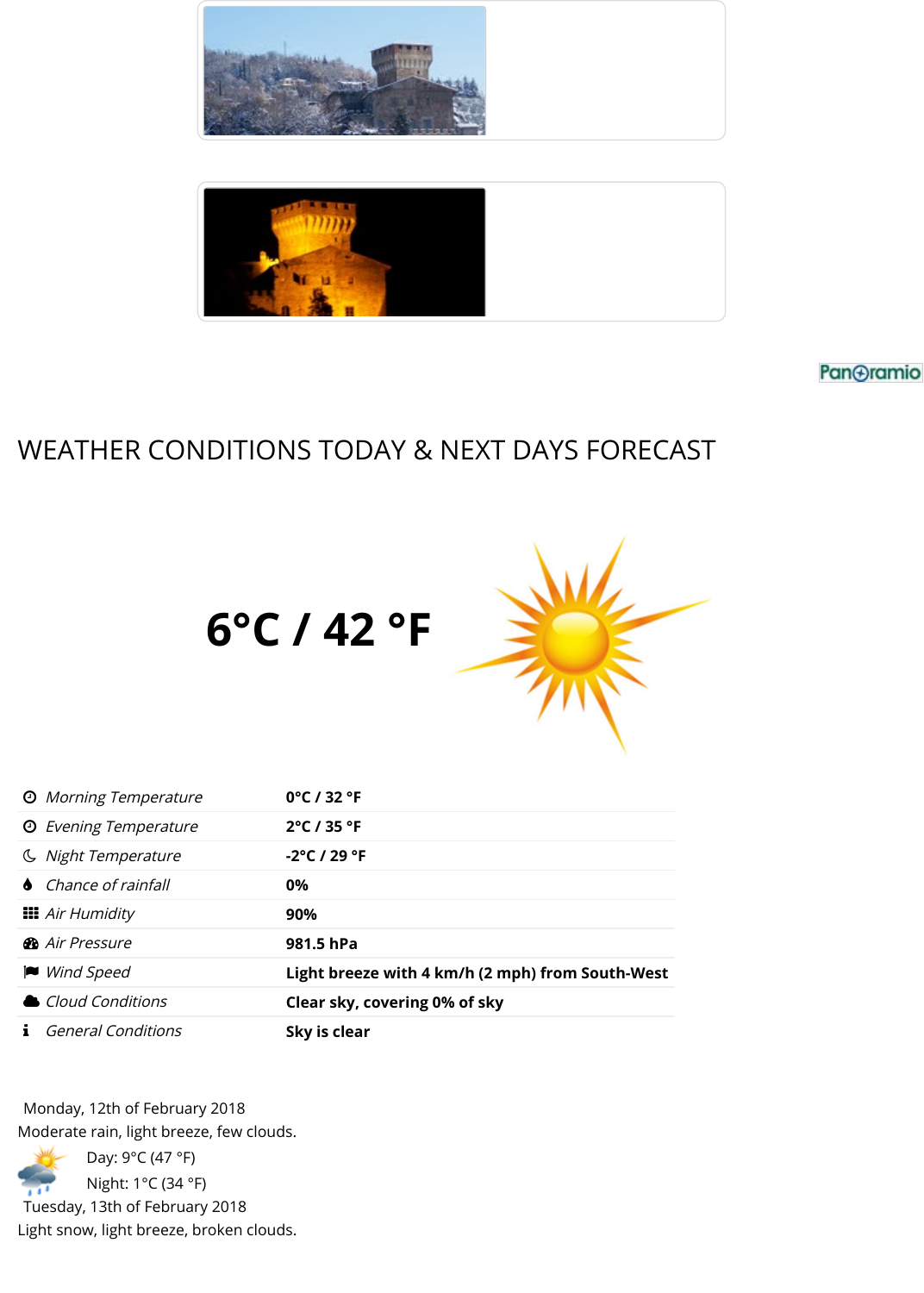

<span id="page-5-0"></span>

Night: -3°C (26 °F)

## VIDEOS

**M TUSCOOKANY COOKING SCHOOL FEATURED ON GE...** 

**05:16 min** ( June 23, 2011 by [Tus cookany \(https://www.youtube.com/user/Tuscookany\)](https://www.youtube.com/user/Tuscookany))

Views: 2,159 - Rating: 5/5



Cooking vacation in Tuscany was featured on Getaway TV Travel show. We are specialists in fun all-inclusive cooking vacations in Tuscany. The Tuscookany cooking lessons are given in English. You will ...

### **h** COOKING COURSES IN ITALY AT TORRE DEL TA...

**01:49 min** ( February 06, 2011 by [Tus cookany \(https://www.youtube.com/user/Tuscookany\)\)](https://www.youtube.com/user/Tuscookany) Views: 4,367 - Rating: 5/5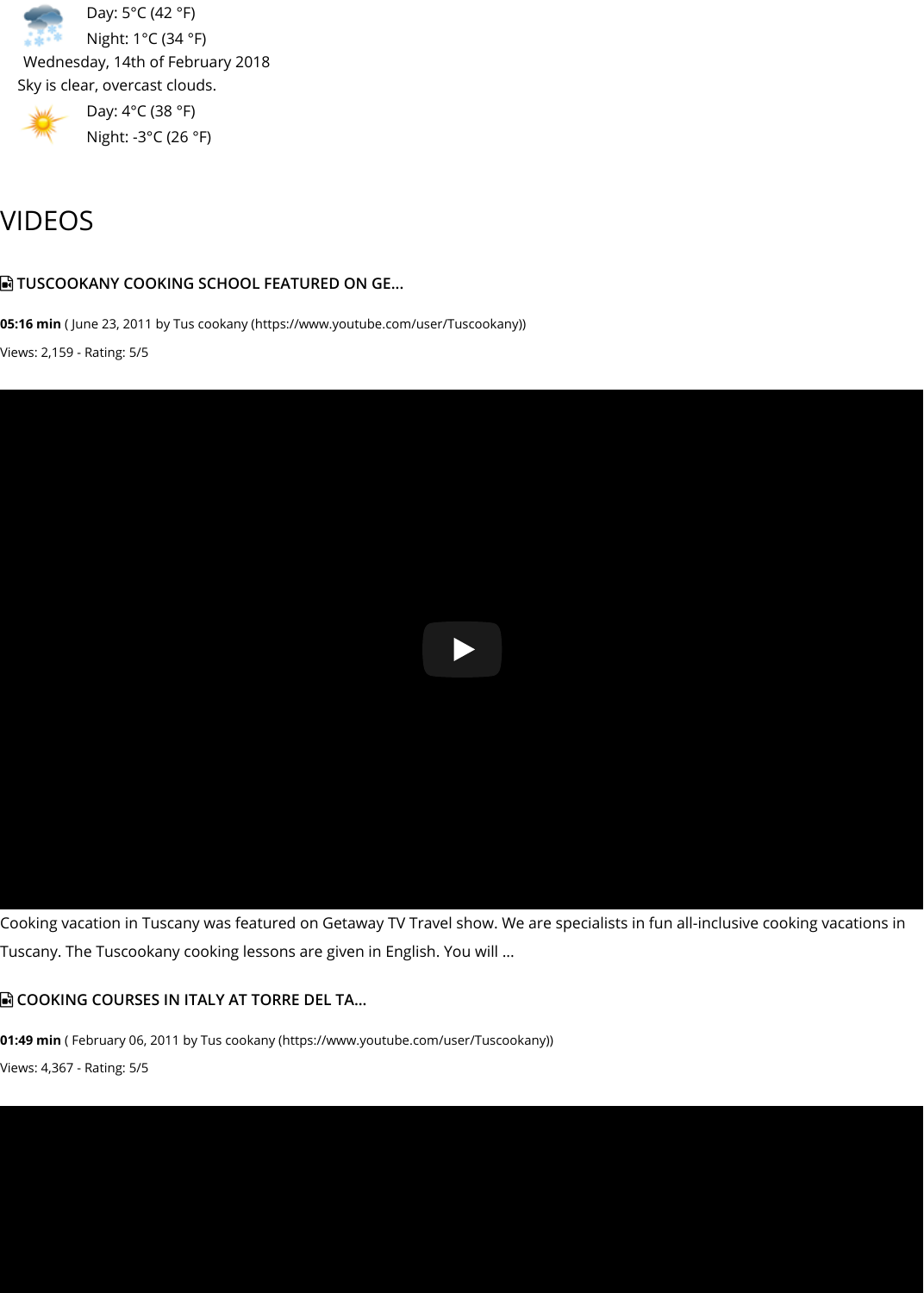

Have fun with the cooking courses in Italy at Torre del Tartufo in Tuscany. We offer All-inclusive luxurious one-week Italian cooking classes given in English We have our own Truffel fields, you will ...

### **M** ITALIAN COOKING HOLIDAYS AT TORRE DEL TA...

**02:10 min** ( January 30, 2011 by [Tus cookany \(https://www.youtube.com/user/Tuscookany\)](https://www.youtube.com/user/Tuscookany)) Views: 3,224 - Rating: 5/5



We offer, All-inclusive luxurious one-week Italian cooking classes given in English. Have fun and learn to cook at our Tuscookany Torre Del Tartufo cooking school in Tuscany. We have our own Truffel f...

#### **TUSCOOKANY COOKING VACATIONS IN TUSCANY...**

**01:40 min** ( September 14, 2011 by [Tus cookany \(https://www.youtube.com/user/Tuscookany\)](https://www.youtube.com/user/Tuscookany)) Views: 22,846 - Rating: 3.66667/5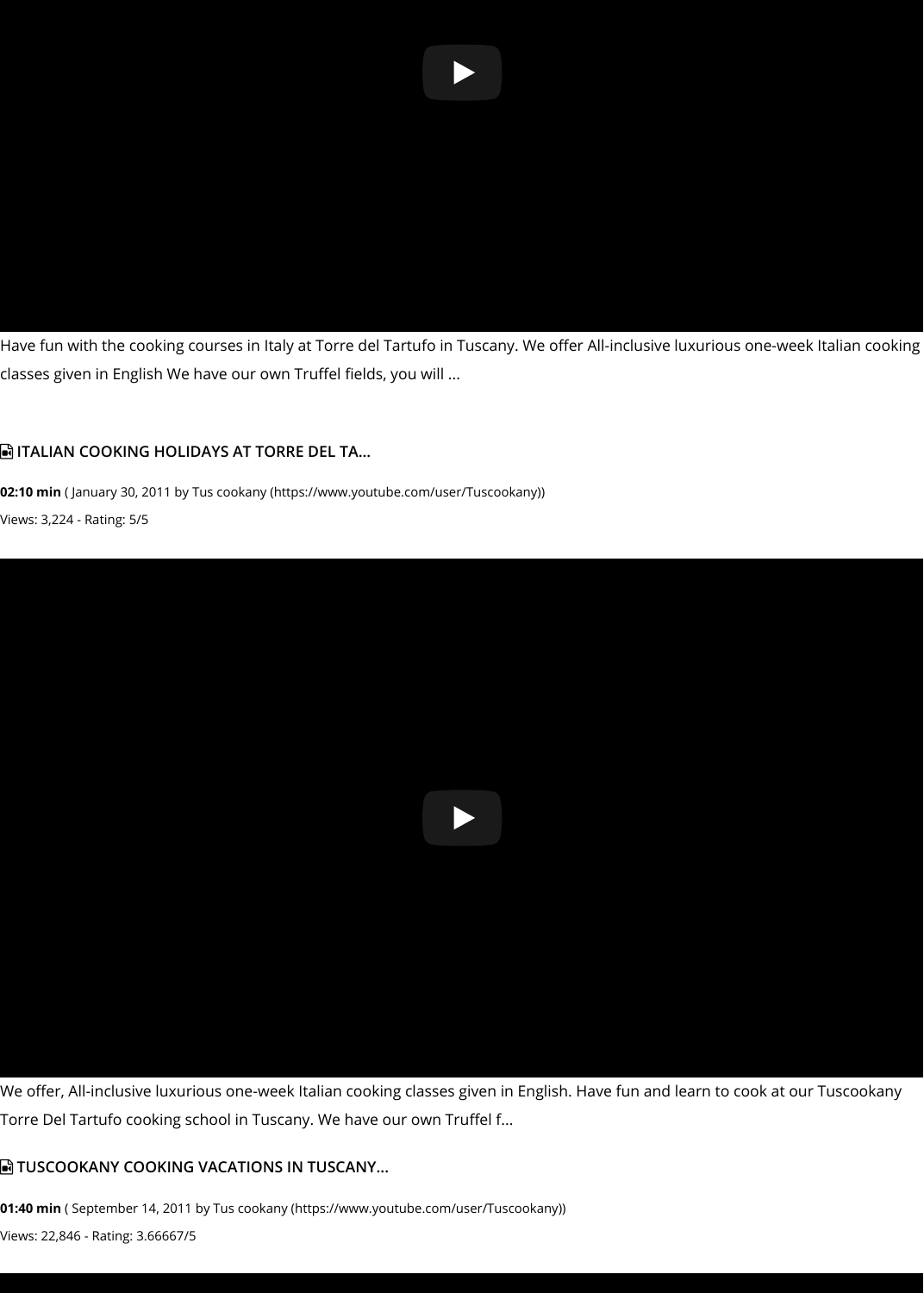

Tuscookany, cooking classes in Torre Del Tartufo Tuscany. Learn to cook many Italian dishes while on holiday in Italy. Have fun and meet new friends from all over the world

<span id="page-7-0"></span>deos provided by Youtube are under the copyright of their owners.



### INTERESTING FACTS ABOUT THIS LOCATION

### Province of Arezzo

The Province of Arezzo or Arretium (Italian: Provincia di Arezzo) is the easternmost province in the Tuscany region of Italy. Its capital is the city of Arezzo. It has an area of 3,232 km², and a total population of about 350,000 in 39 comuni . At June 30, 2005, the main comuni by population are:

More reading: [Wikipedia Article \(http://en.wikipedia.org/wiki/Province\\_of\\_Arezzo\)](http://en.wikipedia.org/wiki/Province_of_Arezzo) Located at 43.58, 11.87 (Lat. / Lng.), less than 7 mi away. Tags:Province of Arezzo, Provinces of Italy

### San Francesco, Arezzo

The Basilica of San Francesco is a late Medieval church in Arezzo, Tuscany, Italy, dedicated to St Francis of Assisi. It is especially renowned for housing in the chancel the fresco cycle Legends of the True Cross by Piero della Francesca.

More reading: [Wikipedia Article \(http://en.wikipedia.org/wiki/San\\_Francesco,\\_Arezzo\)](http://en.wikipedia.org/wiki/San_Francesco,_Arezzo) Located at 43.58, 11.87 (Lat. / Lng.), less than 8 mi away. Tags:13th-century architecture, Buildings and structures in Arezzo, Churches in Tuscany, Hall churches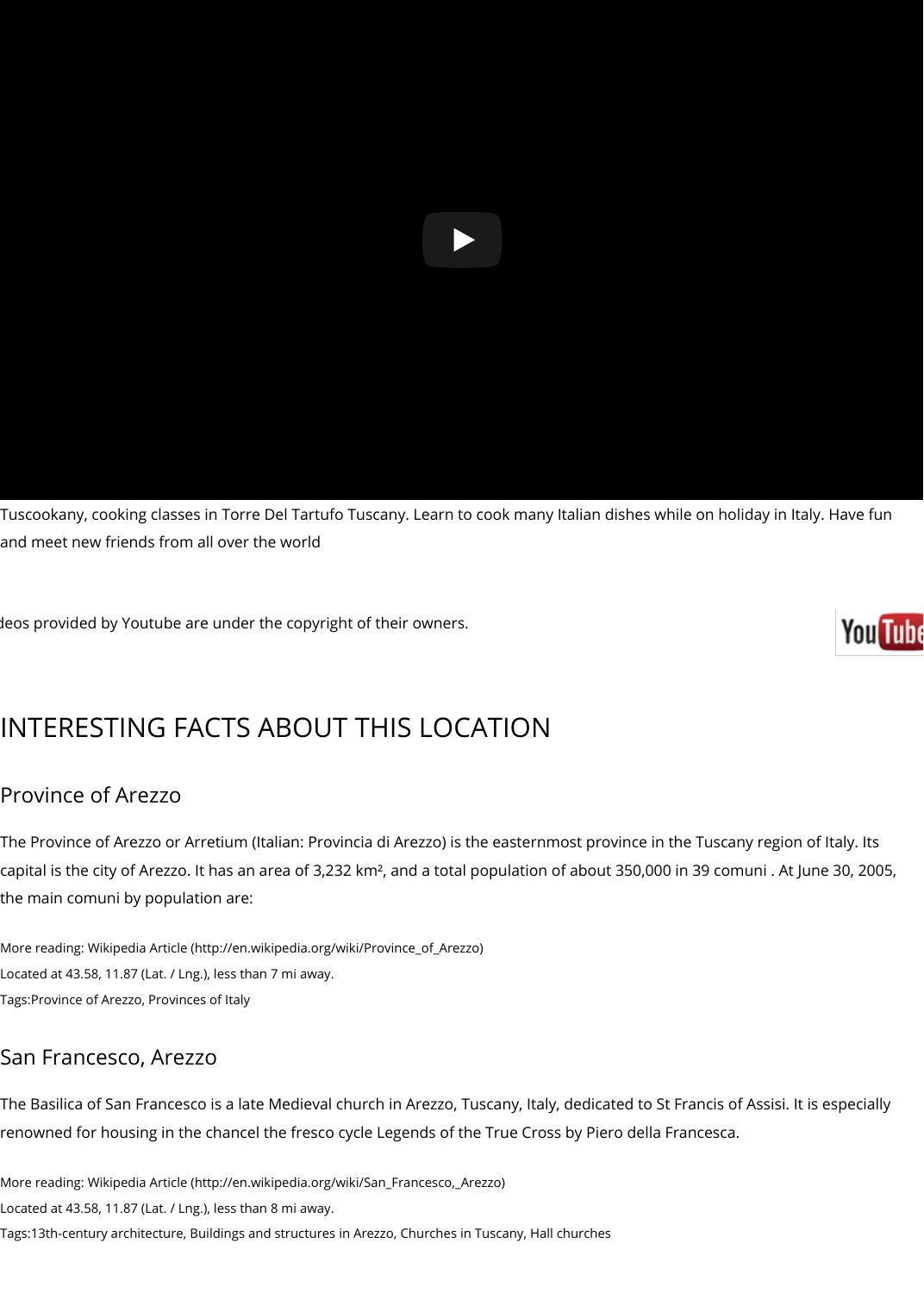### La Verna

La Verna, in Latin Alverna and geographically known as Monte Penna, is a locality on Mount Penna, an isolated mountain of 1,283 m situated in the centre of the Tuscan Apennines, rising above the valley of the Casentino, central Italy. The place is known especially for its association with Saint Francis of Assisi (he is said to have received the stigmata here) and for the Sanctuary of La Verna, which grew up in his honour.

More reading: [Wikipedia Article \(http://en.wikipedia.org/wiki/La\\_Verna\)](http://en.wikipedia.org/wiki/La_Verna) Located at 43.58, 11.87 (Lat. / Lng.), less than 9 mi away. Tags:Buildings and structures in Tuscany, Mountains of Italy, Visitor attractions in Tuscany

### Casentino

The Casentino is the valley in which the first tract of the river Arno flows to Subbiano, Italy. It is one of the four valleys in which the Province of Arezzo is divided. Mount Falterona, from which the Arno starts, represents the northern boundary between the Casentino and Romagna. On the east of the valley are the Alpe di Serra and the Alpe di Catenaia, which separate the Casentino from the highest tract of the Val Tiberina.

More reading: [Wikipedia Article \(http://en.wikipedia.org/wiki/Casentino\)](http://en.wikipedia.org/wiki/Casentino) Located at 43.58, 11.87 (Lat. / Lng.), less than 9 mi away. Tags:Geographical, historical and cultural regions of Italy, Province of Arezzo, Valleys of Italy, Valleys of Tuscany

### Stadio Città di Arezzo

Stadio Città di Arezzo (formerly Stadio Comunale) is a multi-purpose stadium, located in Arezzo, Tuscany, Italy. It is used mostly for football matches and is the home of the A.S.D. Atletico Arezzo football club.

More reading: [Wikipedia Article \(http://en.wikipedia.org/wiki/Stadio\\_Città\\_di\\_Arezzo\)](http://en.wikipedia.org/wiki/Stadio_Citt%C3%A0_di_Arezzo)

Located at 43.58, 11.87 (Lat. / Lng.), less than 9 mi away.

Tags:A.C. Arezzo, Buildings and structures completed in 1923, Buildings and structures in Arezzo, Event venues established in 1923, Football venues in Italy, Sports venues in Tuscany

# Related Locations

- Suno (Piedmont) [\(http://trip-suggest.com/italy/piedmont/suno/\)](http://trip-suggest.com/italy/piedmont/suno/)
- ■■ Suni (Sardinia) [\(http://trip-suggest.com/italy/sardinia/suni/\)](http://trip-suggest.com/italy/sardinia/suni/)
- **T** Summonte (Campania) [\(http://trip-suggest.com/italy/campania/summonte/\)](http://trip-suggest.com/italy/campania/summonte/)
- Sumirago (Lombardy) [\(http://trip-suggest.com/italy/lombardy/sumirago/\)](http://trip-suggest.com/italy/lombardy/sumirago/)
- Sulzano (Lombardy) [\(http://trip-suggest.com/italy/lombardy/sulzano/\)](http://trip-suggest.com/italy/lombardy/sulzano/)  $\blacksquare\blacksquare$
- Sulmona (Abruzzo) [\(http://trip-suggest.com/italy/abruzzo/sulmona/\)](http://trip-suggest.com/italy/abruzzo/sulmona/) HT I
- Sule (Veneto) [\(http://trip-suggest.com/italy/veneto/sule/\)](http://trip-suggest.com/italy/veneto/sule/)
- Suio (Latium) [\(http://trip-suggest.com/italy/latium/suio/\)](http://trip-suggest.com/italy/latium/suio/) W
- Suardi (Lombardy) [\(http://trip-suggest.com/italy/lombardy/suardi/\)](http://trip-suggest.com/italy/lombardy/suardi/) W
- Sturno (Campania) [\(http://trip-suggest.com/italy/campania/sturno/\)](http://trip-suggest.com/italy/campania/sturno/) W
- Sturla (Liguria) [\(http://trip-suggest.com/italy/liguria/sturla/\)](http://trip-suggest.com/italy/liguria/sturla/)M H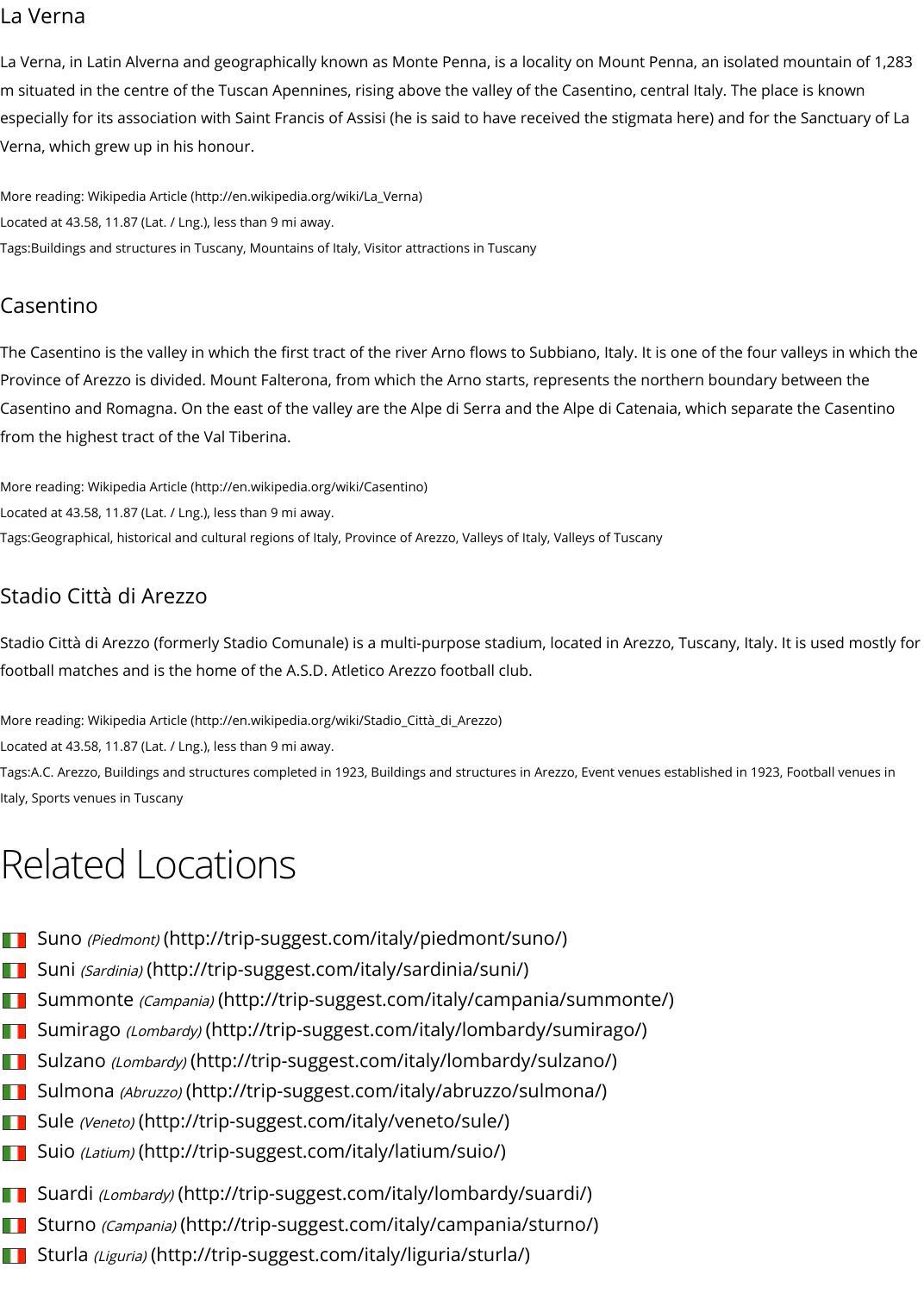- **T** Stura (Piedmont) [\(http://trip-suggest.com/italy/piedmont/stura/\)](http://trip-suggest.com/italy/piedmont/stura/)
- Stupinigi (Piedmont) [\(http://trip-suggest.com/italy/piedmont/stupinigi/\)](http://trip-suggest.com/italy/piedmont/stupinigi/)
- Stuozzi (Basilicate) [\(http://trip-suggest.com/italy/basilicate/stuozzi/\)](http://trip-suggest.com/italy/basilicate/stuozzi/)
- **T** Stulles (Trentino-Alto Adige) [\(http://trip-suggest.com/italy/trentino-alto-adige/stulles/\)](http://trip-suggest.com/italy/trentino-alto-adige/stulles/)
- **T** Stuffione (Emilia-Romagna) [\(http://trip-suggest.com/italy/emilia-romagna/stu](http://trip-suggest.com/italy/emilia-romagna/stuffione/)ffione/)

Information of geographic nature is based on public data provided by geonames.org, CIA world facts book, Unesco, DBpedia and wikipedia.



|           | (Sri Lanka) |  |
|-----------|-------------|--|
| --        | (India)     |  |
|           | (China)     |  |
| $\bullet$ | (Tunisia)   |  |
| سي        | (Spain)     |  |
|           |             |  |

| - 5             | (South America) |
|-----------------|-----------------|
| 22              | (North America) |
| <b>Color</b>    | (South America) |
| <b>Contract</b> | (Europe)        |